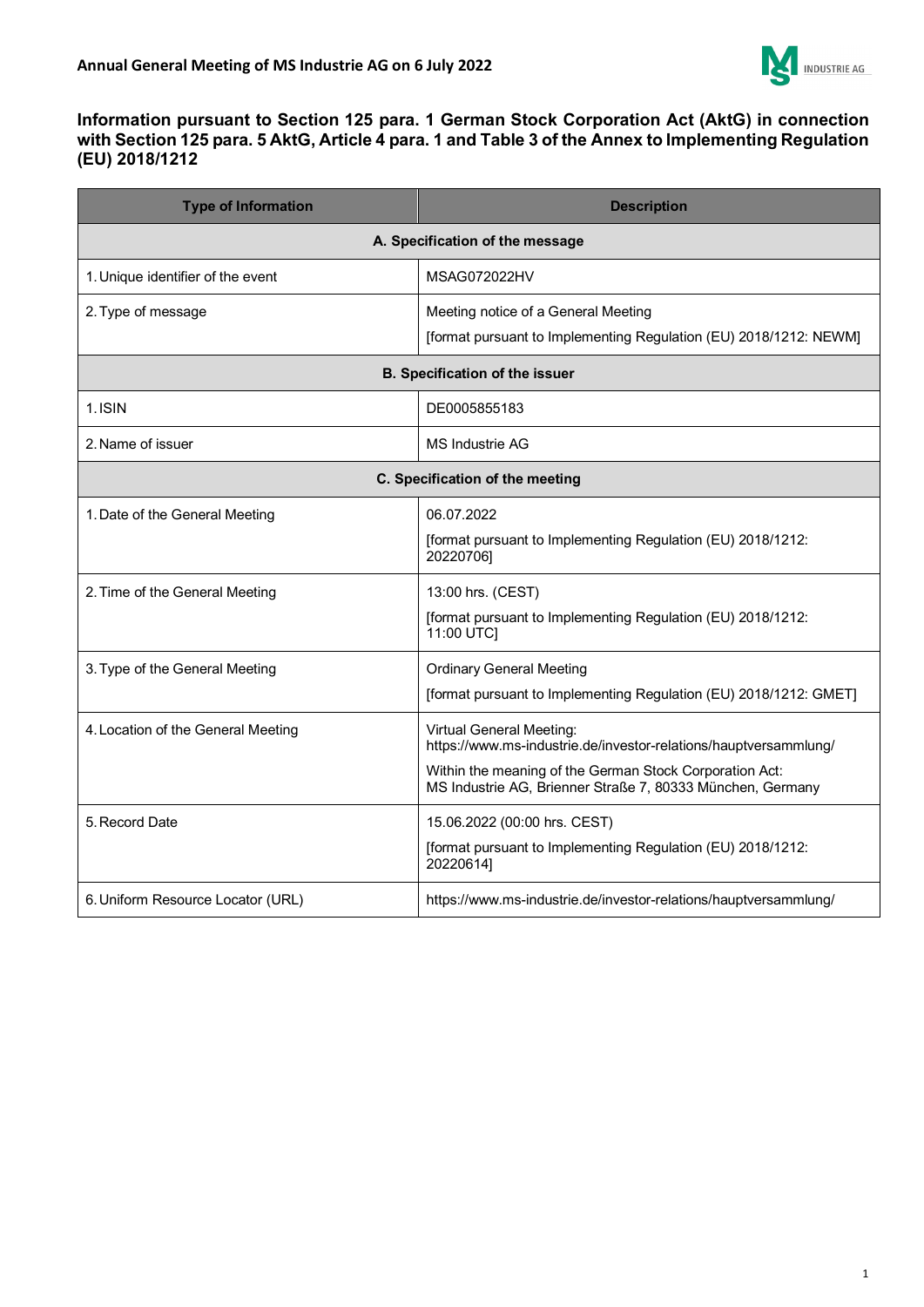

| D. Participation in the General Meeting                              |                                                                                                                                                                |
|----------------------------------------------------------------------|----------------------------------------------------------------------------------------------------------------------------------------------------------------|
| D. Participation in the General Meeting - electronic absentee voting |                                                                                                                                                                |
| 1. Method of participation by shareholder                            | Exercising the right to vote through electronic absentee voting per<br>Internetservice at https://www.ms-industrie.de/investor-<br>relations/hauptversammlung/ |
|                                                                      | [format pursuant to Implementing Regulation (EU) 2018/1212:<br>EV; ISO 20022: EVOT]                                                                            |
| 2. Issuer deadline for the notification of participation             | 29.06.2022, 24:00 hrs. (CEST)                                                                                                                                  |
|                                                                      | [format pursuant to Implementing Regulation (EU) 2018/1212:<br>20220629; 22:00 UTC]                                                                            |
| 3. Issuer deadline for voting                                        | 06.07.2022, until the time voting begins                                                                                                                       |
|                                                                      | [format pursuant to Implementing Regulation (EU) 2018/1212:<br>20220706; until the time voting begins]                                                         |
| D. Participation in the General Meeting - company-appointed proxies  |                                                                                                                                                                |
| 1. Method of participation by shareholder                            | Exercising the right to vote by granting authority and issuing instructions<br>to the proxies nominated by the Company                                         |
|                                                                      | [format pursuant to Implementing Regulation (EU) 2018/1212:<br>PX; ISO 20022: PRXY]                                                                            |
| 2. Issuer deadline for the notification of participation             | 29.06.2022, 24:00 hrs. (CEST)                                                                                                                                  |
|                                                                      | [format pursuant to Implementing Regulation (EU) 2018/1212:<br>20220629; 22:00 UTC]                                                                            |
| 3. Issuer deadline for voting                                        | Granting authority (with voting instructions) to the proxies nominated by<br>the Company                                                                       |
|                                                                      | in writing or in text form by postal mail, telefax or email until<br>$\bullet$<br>05.07.2022, 24:00 hrs. (CEST)                                                |
|                                                                      | [format pursuant to Implementing Regulation (EU) 2018/1212:<br>20220705; 22:00 UTC]                                                                            |
|                                                                      | electronically via the Internetservice at<br>https://www.ms-industrie.de/investor-relations/hauptversammlung/<br>by 06.07.2022, until the time voting begins   |
|                                                                      | [format pursuant to Implementing Regulation (EU) 2018/1212:<br>20220706; until the time voting begins]                                                         |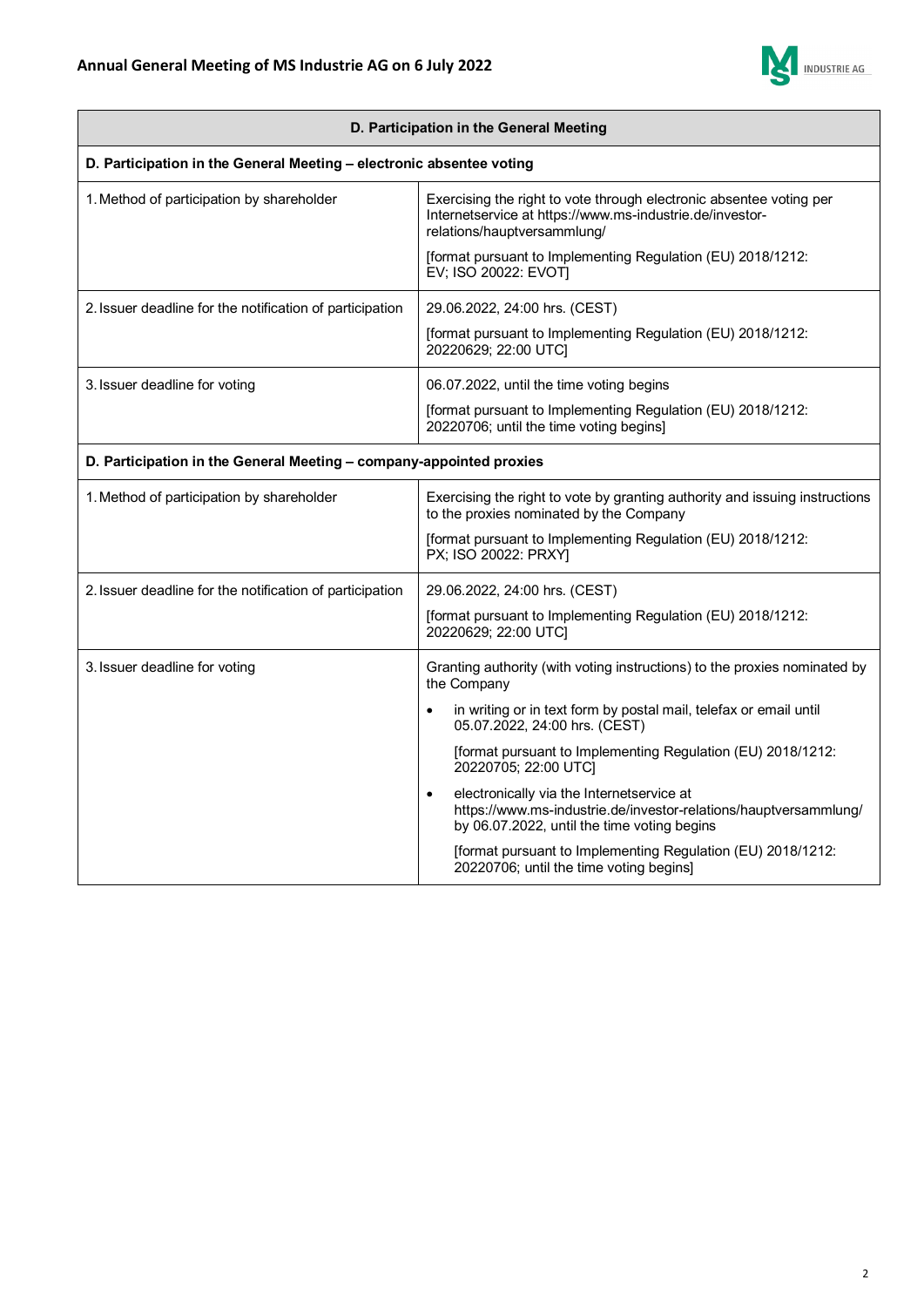

| D. Participation in the General Meeting - proxy authorisation |                                                                                                                                                                           |
|---------------------------------------------------------------|---------------------------------------------------------------------------------------------------------------------------------------------------------------------------|
| 1. Method of participation by shareholder                     | Exercising the right to vote through an authorised third party                                                                                                            |
|                                                               | [format pursuant to Implementing Regulation (EU) 2018/1212:<br>PX; ISO 20022: PRXY]                                                                                       |
| 2. Issuer deadline for the notification of participation      | 29.06.2022, 24:00 hrs. (CEST)                                                                                                                                             |
|                                                               | [format pursuant to Implementing Regulation (EU) 2018/1212:<br>20220629; 22:00 UTC]                                                                                       |
| 3. Issuer deadline for voting                                 | Exercising of voting rights via electronic absentee voting by the proxy<br>via Internetservice at https://www.ms-industrie.de/investor-<br>relations/hauptversammlung/:   |
|                                                               | 06.07.2022, until the time voting begins                                                                                                                                  |
|                                                               | [format pursuant to Implementing Regulation (EU) 2018/1212:<br>20220706; until the time voting begins]                                                                    |
|                                                               | Exercising of voting rights by the proxy through granting sub-proxies<br>and issuing instructions to the proxies appointed by the Company:                                |
|                                                               | in writing or in text form by postal mail, telefax or email until<br>05.07.2022, 24:00 hrs. (CEST)                                                                        |
|                                                               | [format pursuant to Implementing Regulation (EU) 2018/1212:<br>20220705; 22:00 UTC]                                                                                       |
|                                                               | electronically via the Internetservice at<br>$\bullet$<br>https://www.ms-industrie.de/investor-relations/hauptversammlung/<br>by 06.07.2022, until the time voting begins |
|                                                               | [format pursuant to Implementing Regulation (EU) 2018/1212:<br>20220706; until the time voting begins]                                                                    |
| E. Agenda                                                     |                                                                                                                                                                           |
| E. Agenda – item 1                                            |                                                                                                                                                                           |

| 1. Unique identifier of the agenda item            |                                                                                                                                                                                                                                                                                                                                                                                                                                                  |
|----------------------------------------------------|--------------------------------------------------------------------------------------------------------------------------------------------------------------------------------------------------------------------------------------------------------------------------------------------------------------------------------------------------------------------------------------------------------------------------------------------------|
| 2. Title of the agenda item                        | Presentation of the adopted annual financial statements of MS Industrie<br>AG, the approved consolidated financial statements, the management<br>report and the Group management report and the report of the<br>Supervisory Board, in each case for the financial year 2021, and the<br>explanatory report of the Executive Board on the disclosures pursuant<br>to sections 289a and 315a of the German Commercial Code<br>(Handelsgesetzbuch) |
| 3. Uniform Resource Locator (URL) of the materials | https://www.ms-industrie.de/investor-relations/hauptversammlung/                                                                                                                                                                                                                                                                                                                                                                                 |
| 4. Vote                                            |                                                                                                                                                                                                                                                                                                                                                                                                                                                  |
| 5. Alternative voting options                      |                                                                                                                                                                                                                                                                                                                                                                                                                                                  |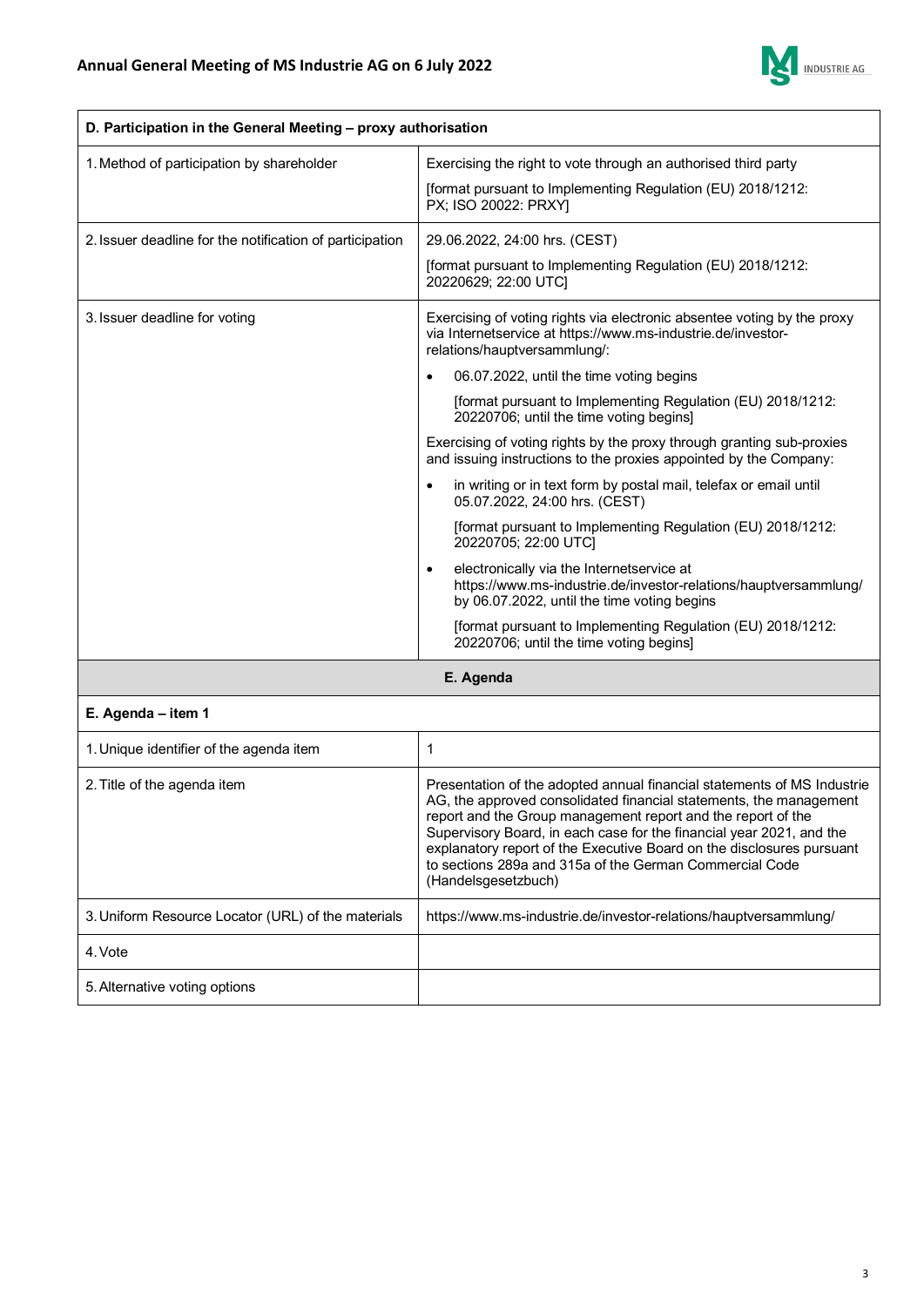

| E. Agenda – item 2                                 |                                                                                                                                                     |
|----------------------------------------------------|-----------------------------------------------------------------------------------------------------------------------------------------------------|
| 1. Unique identifier of the agenda item            | 2                                                                                                                                                   |
| 2. Title of the agenda item                        | Resolution on the appropriation of net income for the 2021 financial<br>year                                                                        |
| 3. Uniform Resource Locator (URL) of the materials | https://www.ms-industrie.de/investor-relations/hauptversammlung/                                                                                    |
| 4. Vote                                            | <b>Binding vote</b><br>[format pursuant to Implementing Regulation (EU) 2018/1212:<br>BV; ISO 20022: BNDG]                                          |
| 5. Alternative voting options                      | Vote in favour, Vote against, Abstention<br>[format pursuant to Implementing Regulation (EU) 2018/1212:<br>VF, VA, AB; ISO 20022: CFOR, CAGS, ABST] |

## **E. Agenda – item 3**

| 1. Unique identifier of the agenda item            | 3                                                                                                                                                   |
|----------------------------------------------------|-----------------------------------------------------------------------------------------------------------------------------------------------------|
| 2. Title of the agenda item                        | Resolution on the approval of the actions of the Executive Board for the<br>fiscal year 2021                                                        |
| 3. Uniform Resource Locator (URL) of the materials | https://www.ms-industrie.de/investor-relations/hauptversammlung/                                                                                    |
| 4. Vote                                            | <b>Binding vote</b><br>[format pursuant to Implementing Regulation (EU) 2018/1212:<br>BV; ISO 20022: BNDG]                                          |
| 5. Alternative voting options                      | Vote in favour, Vote against, Abstention<br>[format pursuant to Implementing Regulation (EU) 2018/1212:<br>VF, VA, AB; ISO 20022: CFOR, CAGS, ABSTI |

## **E. Agenda – item 4**

| 1. Unique identifier of the agenda item            | 4                                                                                                                                                   |
|----------------------------------------------------|-----------------------------------------------------------------------------------------------------------------------------------------------------|
| 2. Title of the agenda item                        | Resolution on the formal approval of the actions of the Supervisory<br>Board for the fiscal year 2021                                               |
| 3. Uniform Resource Locator (URL) of the materials | https://www.ms-industrie.de/investor-relations/hauptversammlung/                                                                                    |
| 4. Vote                                            | <b>Binding vote</b><br>[format pursuant to Implementing Regulation (EU) 2018/1212:<br>BV; ISO 20022: BNDG]                                          |
| 5. Alternative voting options                      | Vote in favour, Vote against, Abstention<br>[format pursuant to Implementing Regulation (EU) 2018/1212:<br>VF, VA, AB; ISO 20022: CFOR, CAGS, ABSTI |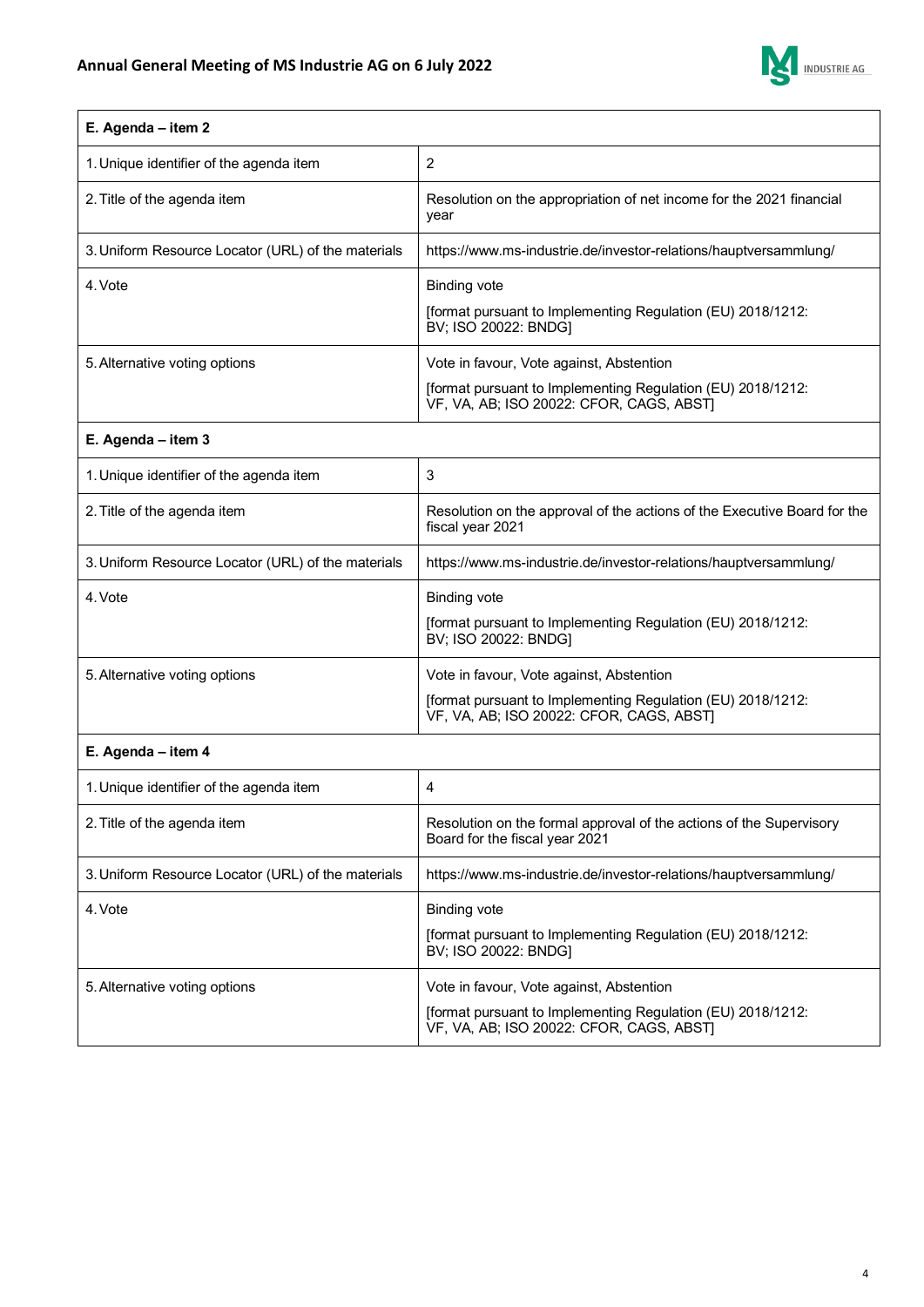

| E. Agenda - item 5                                 |                                                                                                                                      |
|----------------------------------------------------|--------------------------------------------------------------------------------------------------------------------------------------|
| 1. Unique identifier of the agenda item            | 5                                                                                                                                    |
| 2. Title of the agenda item                        | Election of the auditor and the group auditor for the fiscal year 2022                                                               |
| 3. Uniform Resource Locator (URL) of the materials | https://www.ms-industrie.de/investor-relations/hauptversammlung/                                                                     |
| 4. Vote                                            | <b>Binding vote</b>                                                                                                                  |
|                                                    | [format pursuant to Implementing Regulation (EU) 2018/1212:<br>BV; ISO 20022: BNDG]                                                  |
| 5. Alternative voting options                      | Vote in favour, Vote against, Abstention                                                                                             |
|                                                    | [format pursuant to Implementing Regulation (EU) 2018/1212:<br>VF, VA, AB; ISO 20022: CFOR, CAGS, ABST)                              |
| E. Agenda - item 6                                 |                                                                                                                                      |
| 1. Unique identifier of the agenda item            | 6                                                                                                                                    |
| 2. Title of the agenda item                        | Resolution on the approval of the compensation report                                                                                |
| 3. Uniform Resource Locator (URL) of the materials | https://www.ms-industrie.de/investor-relations/hauptversammlung/                                                                     |
| 4. Vote                                            | Advisory vote                                                                                                                        |
|                                                    | [format pursuant to Implementing Regulation (EU) 2018/1212:<br>AV; ISO 20022: ADVI]                                                  |
| 5. Alternative voting options                      | Vote in favour, Vote against, Abstention                                                                                             |
|                                                    | [format pursuant to Implementing Regulation (EU) 2018/1212:<br>VF, VA, AB; ISO 20022: CFOR, CAGS, ABST)                              |
| E. Agenda - item 7                                 |                                                                                                                                      |
| 1. Unique identifier of the agenda item            | $\overline{7}$                                                                                                                       |
| 2. Title of the agenda item                        | Resolution on the authorization to acquire and use treasury shares and<br>to exclude subscription rights (Section 71 (1) no. 8 AktG) |
| 3. Uniform Resource Locator (URL) of the materials | https://www.ms-industrie.de/investor-relations/hauptversammlung/                                                                     |
| 4. Vote                                            | <b>Binding vote</b>                                                                                                                  |
|                                                    | [format pursuant to Implementing Regulation (EU) 2018/1212:<br>BV; ISO 20022: BNDG]                                                  |
| 5. Alternative voting options                      | Vote in favour, Vote against, Abstention                                                                                             |
|                                                    | [format pursuant to Implementing Regulation (EU) 2018/1212:<br>VF, VA, AB; ISO 20022: CFOR, CAGS, ABST]                              |